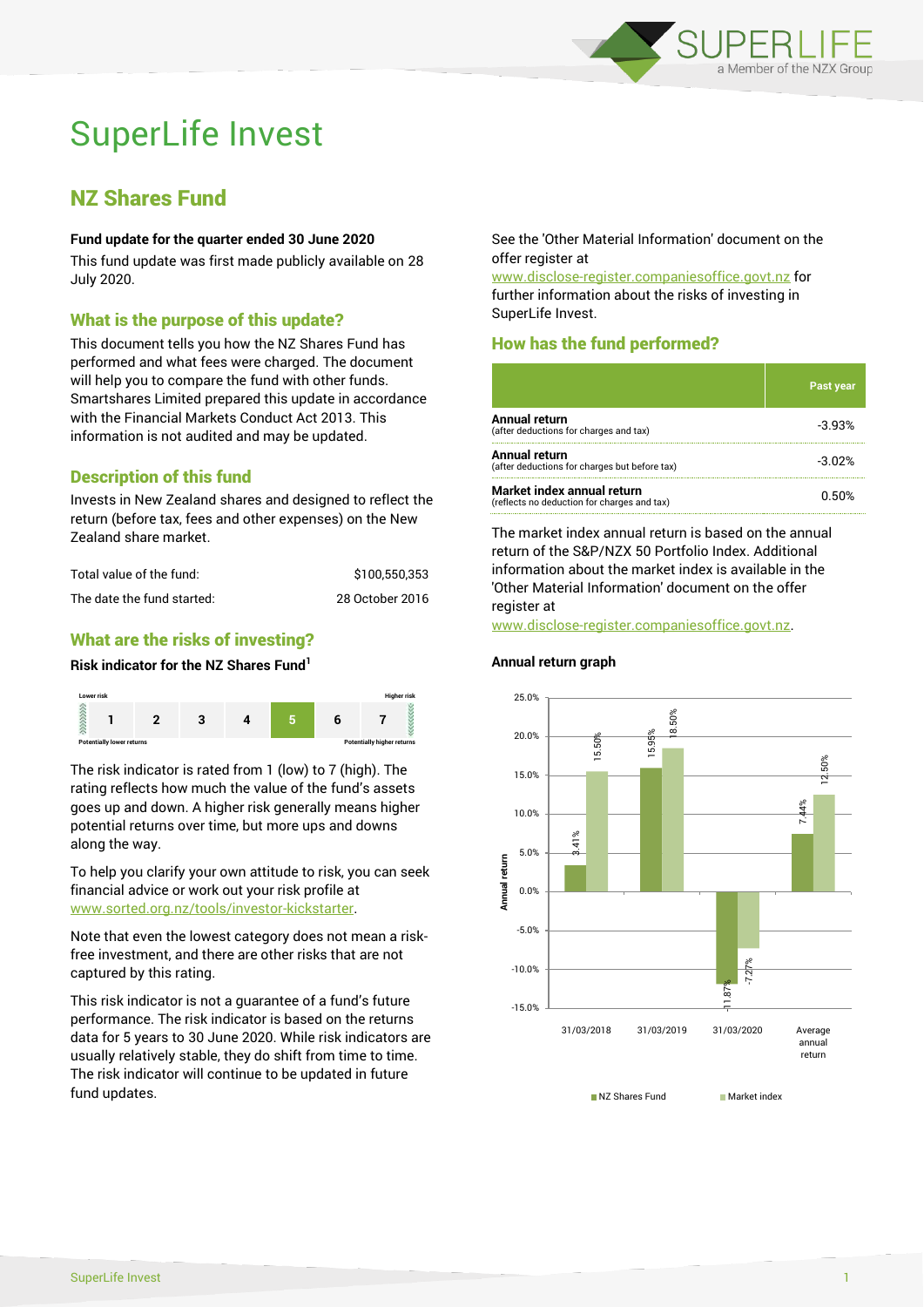

This shows the return after fund charges and tax for each year ending 31 March since the fund started. The last bar shows the average annual return since the fund started, up to 30 June 2020.

**Important:** This does not tell you how the fund will perform in the future.

Returns in this update are after tax at the highest prescribed investor rate (**PIR**) of tax for an individual New Zealand resident. Your tax may be lower.

## What fees are investors charged?

Investors in the NZ Shares Fund are charged fund charges. In the year to 31 March 2020 these were:

|                                                       | % per annum of fund's<br>net asset value |  |
|-------------------------------------------------------|------------------------------------------|--|
| <b>Total fund charges</b>                             | በ 49%                                    |  |
| Which are made up of:                                 |                                          |  |
| <b>Total management and administration</b><br>charges | 0.49%                                    |  |
| Including:                                            |                                          |  |
| Manager's basic fee                                   | 0.49%                                    |  |
| Other management and<br>administration charges        |                                          |  |
| Other charges                                         | Dollar amount per investor               |  |
| Administration fee                                    | \$12 per annum                           |  |

Investors may also be charged individual action fees for specific actions or decisions (for example, if an investor has a financial adviser and has agreed to pay a fee to the adviser for providing financial advice). See the Product Disclosure Statement for SuperLife Invest for more information about those fees.

Small differences in fees and charges can have a big impact on your investment over the long term.

GST is included in the fund charges set out above.

## Example of how this applies to an investor

Jess had \$10,000 in the fund and did not make any further contributions. At the end of the year, Jess incurred a loss after fund charges were deducted of -\$393 (that is -3.93% of her initial \$10,000). Jess paid other charges of \$12. This gives Jess a total loss after tax of -\$405 for the year.

#### What does the fund invest in?

#### **Actual investment mix**

This shows the types of assets that the fund invests in.



#### **Target investment mix**

This shows the mix of assets that the fund generally intends to invest in.

| <b>Asset Category</b>        | <b>Target asset mix</b> |
|------------------------------|-------------------------|
| Cash and cash equivalents    |                         |
| New Zealand fixed interest   |                         |
| International fixed interest |                         |
| Australasian equities        | 100.00%                 |
| International equities       |                         |
| Listed property              |                         |
| Unlisted property            |                         |
| Commodities                  |                         |
| Other                        |                         |